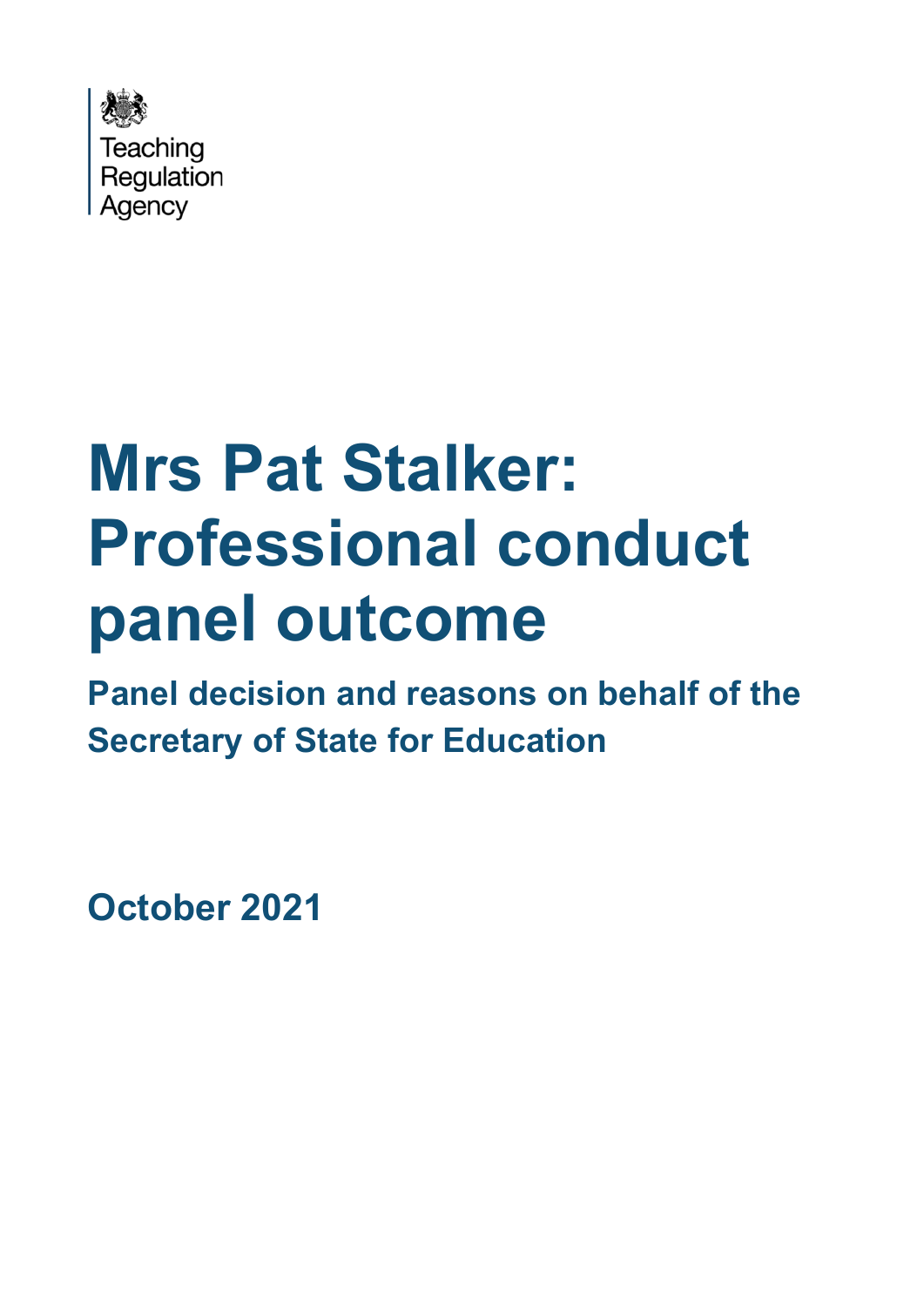# **Contents**

| Introduction                                             | 3              |
|----------------------------------------------------------|----------------|
| Allegations                                              | $\overline{4}$ |
| Preliminary applications                                 | 4              |
| Summary of evidence                                      | 6              |
| <b>Documents</b>                                         | 6              |
| <b>Witnesses</b>                                         | $\overline{7}$ |
| Decision and reasons                                     | 8              |
| Findings of fact                                         | 9              |
| Panel's recommendation to the Secretary of State         | 13             |
| Decision and reasons on behalf of the Secretary of State | 16             |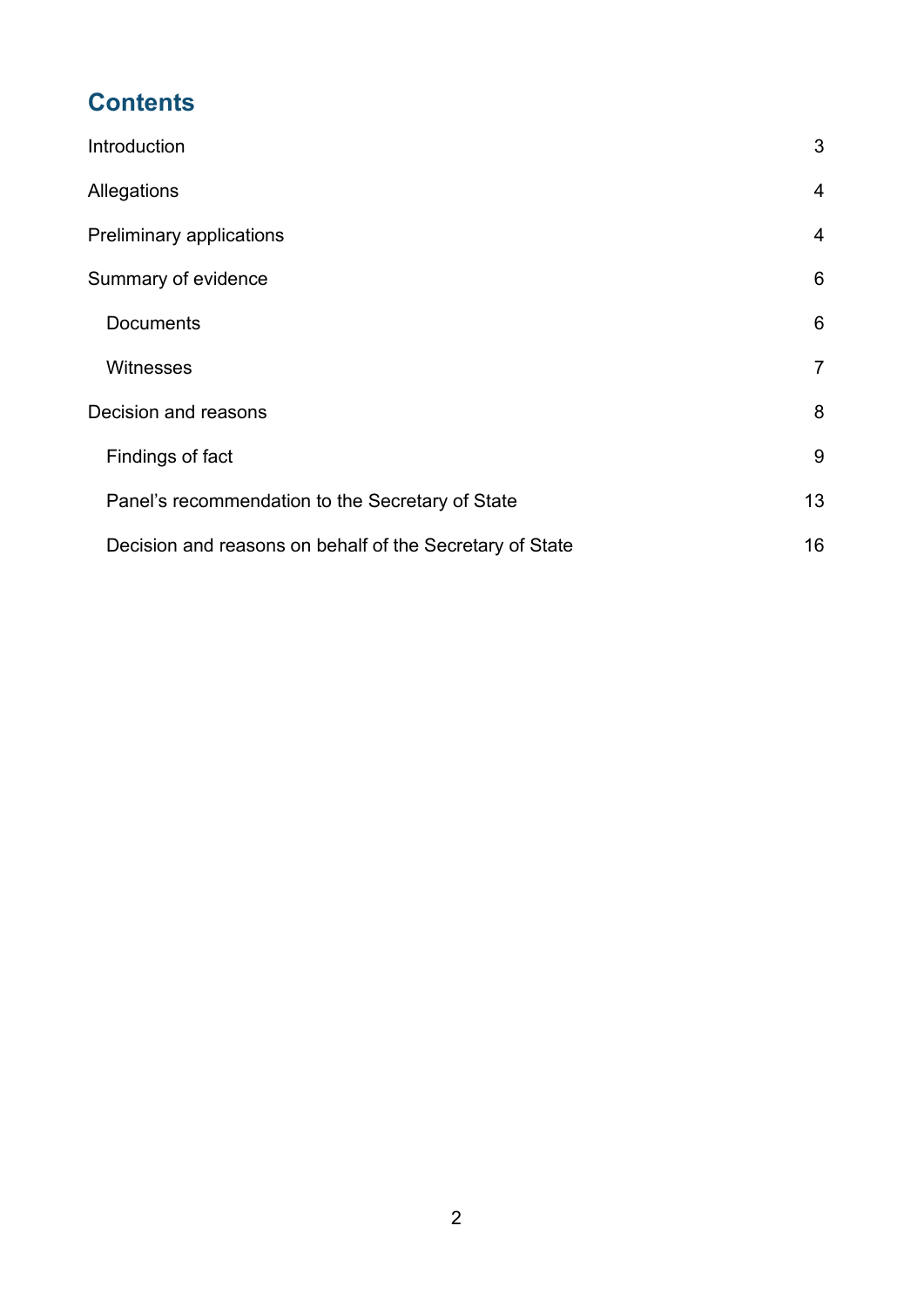#### **Professional conduct panel decision and recommendations, and decision on behalf of the Secretary of State**

| Teacher:                                      | <b>Mrs Pat Stalker</b>                         |
|-----------------------------------------------|------------------------------------------------|
| Teacher ref number:                           | 0157229                                        |
| Teacher date of birth:                        | 22 April 1965                                  |
| <b>TRA reference:</b>                         | 17232                                          |
| <b>Date of determination:</b> 15 October 2021 |                                                |
| Former employer:                              | Samuel Ward Academy Trust, Haverhill, Suffolk. |

# **Introduction**

A professional conduct panel ("the panel") of the Teaching Regulation Agency ("the TRA") convened on 4 to 8 October 2021 and 11 to 15 October 2021 at Cheylesmore House, 5 Quinton Road, Coventry, CV1 2WT, to consider the case of Mrs Pat Stalker, in a joint hearing together with Mr Howard Lay and Mr Andrew Prestoe.

The panel members were Mr Maurice McBride (lay panellist – in the chair), Ms Fiona Tankard (teacher panellist) and Mr John Armstrong (lay panellist).

The legal adviser to the panel was Mr Graham Miles of Blake Morgan LLP solicitors.

The presenting officer for the TRA was Miss Lucy Coulson of Counsel, instructed by Browne Jacobson LLP solicitors.

Mr Howard Lay was present and was represented by Mr Jonathan Storey of Counsel, instructed by Mr Colin Henderson.

Mr Andrew Prestoe was present on 4, 7 and 15 October 2021 only, but was represented throughout by Mr Tim Glover, Solicitor of the Association of School and College Leaders.

Ms Pat Stalker was present on 4 to 8, and 11 and 12 October 2021 and was represented by Mr Andrew Faux of Counsel instructed by Mr Faisal Sameja on 4 to 8 October 2021 and by Mr Sameja alone on 11 to 15 October 2021

The hearing was recorded and took place in public, save that the panel agreed to hear evidence relating to [REDACTED] in private.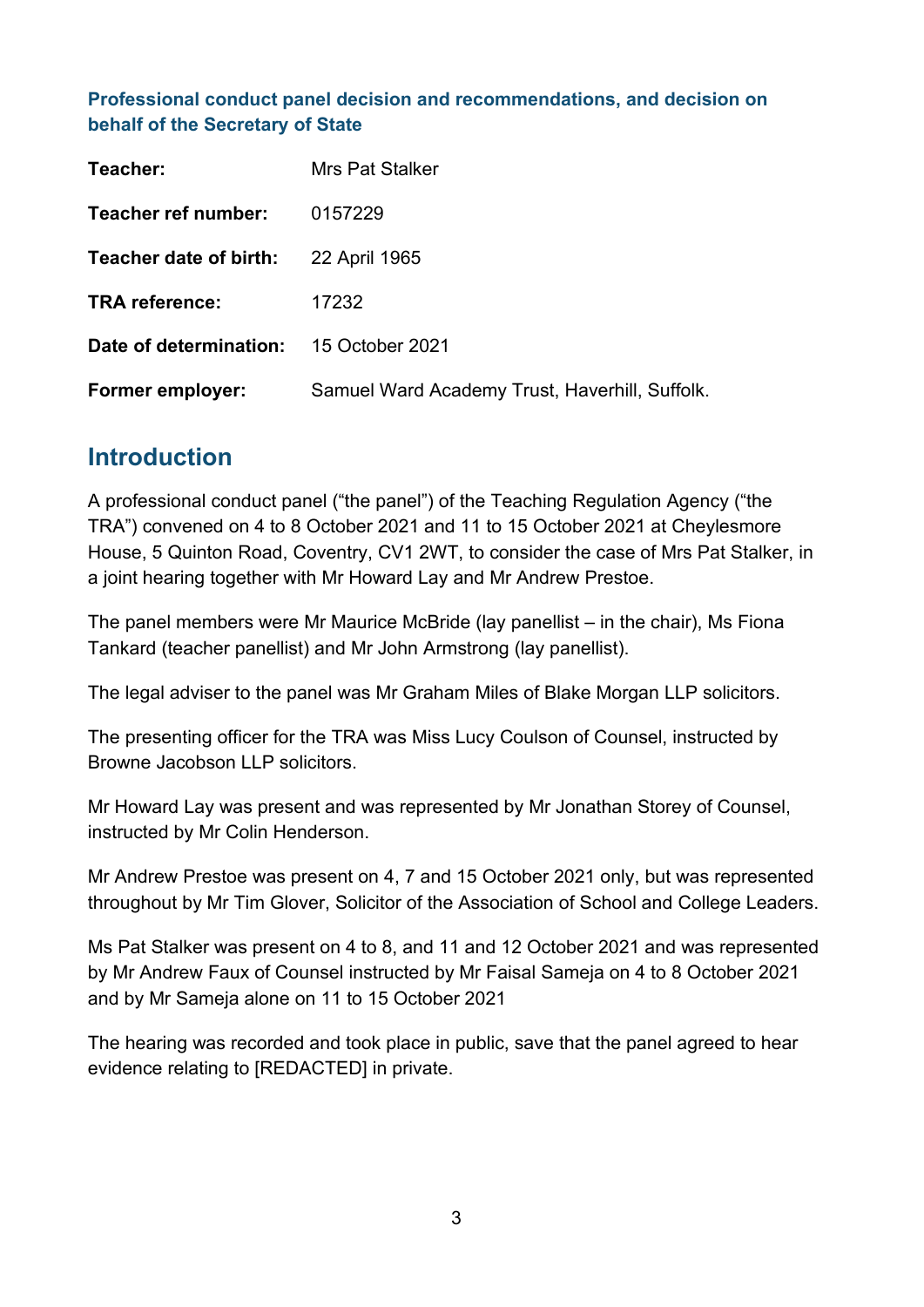# **Allegations**

#### **Mrs Pat Stalker**

It was alleged that Mrs Pat Stalker was guilty of unacceptable professional conduct and/or conduct that may bring the profession into disrepute, in that whilst an Assistant Head from 2010 until May 2016, she:

- 1. Submitted or allowed or caused others to submit data in connection with the school's annual census in 2015 and 2016 that she knew or should have known to be incomplete and/or which failed to give a true picture of the school's performance.
- 2. Caused, allowed and/or failed to report exam malpractice after she became aware of it in connection with pupils' assessed work from 2012-2016, specifically in relation to:
	- a. Science coursework completed in the academic year 2016 2016 for which she received a 3 year ban from carrying out high level control AQA coursework in December 2016.
- 3. The facts as may be found proven at allegations 1 and 2 above amount to dishonesty and/or a lack of integrity.

Mrs Stalker admitted allegations 1, 2a and 3. Mrs Stalker also admitted that her conduct in respect of those allegations amounted to unacceptable professional conduct and conduct that may bring the profession into disrepute.

# **Preliminary applications**

#### **Applications to admit additional documents**

An application was made by the presenting officer to submit a revised opening note to correct an inaccuracy in the note previously circulated. There was no objection by the parties and the panel agreed to admit the revised document, whilst noting that it did not constitute evidence.

Mr Storey applied to admit additional documents, namely [REDACTED] and a statement of Individual A dated 31 August 2021. There was no objection by the other parties to the admission of these documents and the panel agreed to admit them. They were added to section 5 of the bundle as pages 205 to 211.

Mr Glover applied to admit additional documents, namely exhibits to the statement of Mr Prestoe, a further witness statement of Mr Prestoe, and his signed statement of agreed facts. There was no objection by the parties to the admission of these documents and the panel agreed to admit them. They were added to section 6 of the bundle as pages 58 to 96.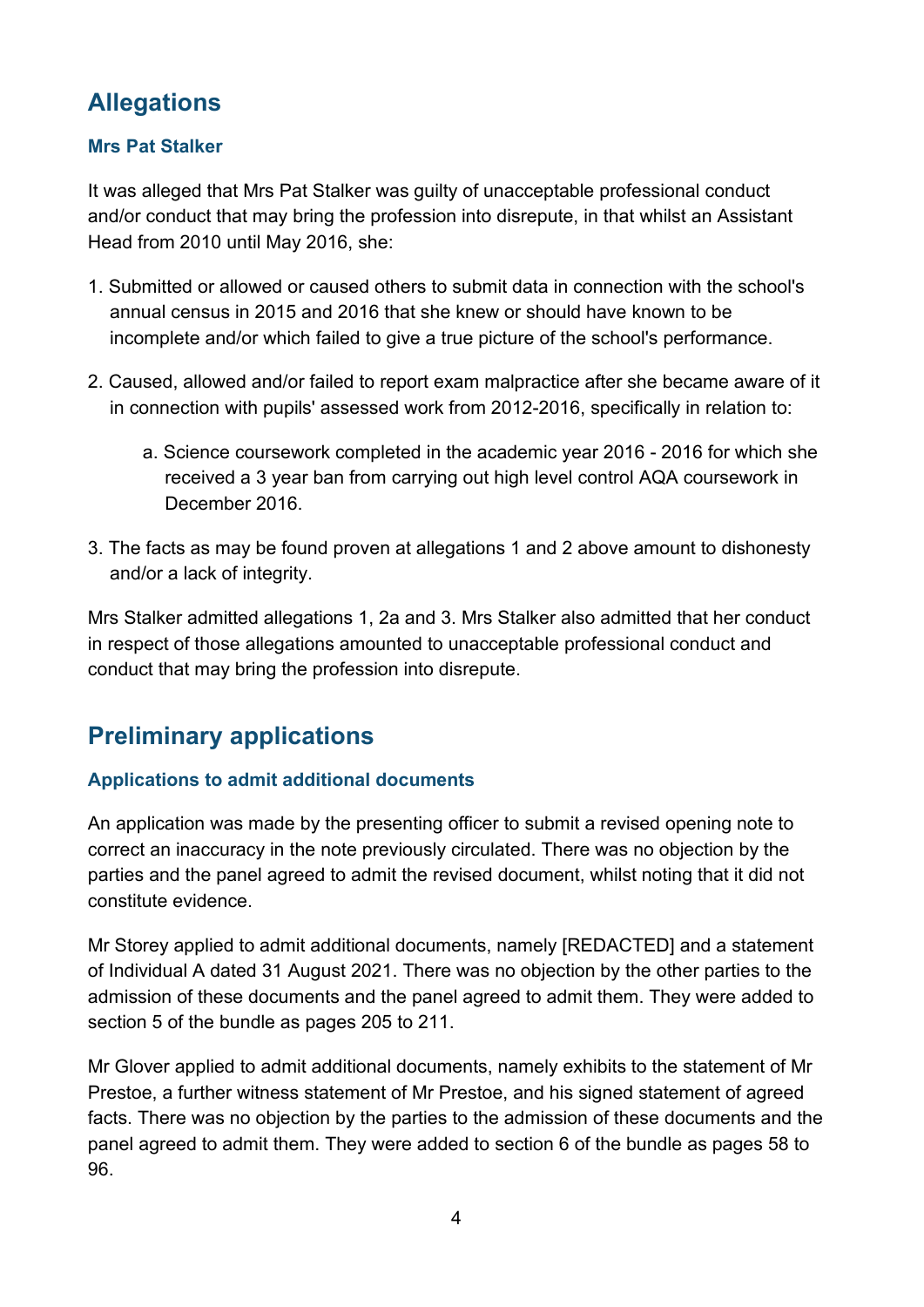Mr Faux applied to admit additional documents, namely the response to Notice of Proceedings and a signed copy of the statement of agreed facts of Mrs Stalker. There was no objection by the other parties to the admission of these documents and the panel agreed to admit them. They were added to section 7 of the bundle as pages 291 to 299.

#### **Application for evidence to be given by video link**

The panel considered applications for some of the witnesses to give evidence by video link, rather than appear in person. Miss Coulson made an application in relation to Ms Witness B and Witness D. Mr Glover made an application in relation to Witness F. Mr Storey made an application in relation to Witness H, Witness I, Witness G and Witness J. There was no objection by any party to any of these applications. The panel agreed that, in the current circumstance and given the agreement of the parties, each named witness be permitted to give evidence by video link.

#### **Application for part of the hearing to be in private**

Mr Storey made an application on behalf of Mr Lay for evidence relating to [REDACTED] to be heard in private. There was no objection by the presenting officer or the other parties. The panel agreed that, whilst the hearing would take place in public, the hearing would go into private session should it be necessary to hear oral evidence referring to [REDACTED].

#### **Application to act as a witness supporter**

Mr Storey made an application that Mr Lay's wife be permitted to act as a witness supporter for Mr Lay. Specifically, the application was for Mrs Lay to be able to sit next to Mr Lay during the hearing and, if required, when giving evidence, in order to provide emotional support and practical assistance in navigating the bundle. There was no objection by any of the other parties. The panel agreed that Mrs Lay be permitted to act as a witness supporter in the manner outlined in Mr Storey's application.

#### **Application in relation to the scope of the evidence**

In her opening note, Miss Coulson indicated her intention to explore with all three teachers the alleged culture and history of cheating/pressure in the School. The panel considered an application by Mr Faux on behalf of Mrs Stalker, and by Mr Glover on behalf of Mr Prestoe, regarding the scope of the pleaded allegations. Mr Faux and Mr Glover submitted that the allegations were very specific as to the time period and conduct alleged, that the TRA should be held to that narrow case as pleaded, and that it would be unfair to allow a broad exploration of issues. Mr Faux and Mr Glover also referred to parts of the evidence which they submitted should be excluded. Mr Storey's position, on behalf of Mr Lay, was to agree with the applications of Mr Faux and Mr Glover in principle, but not make any specific submissions about evidence to be excluded.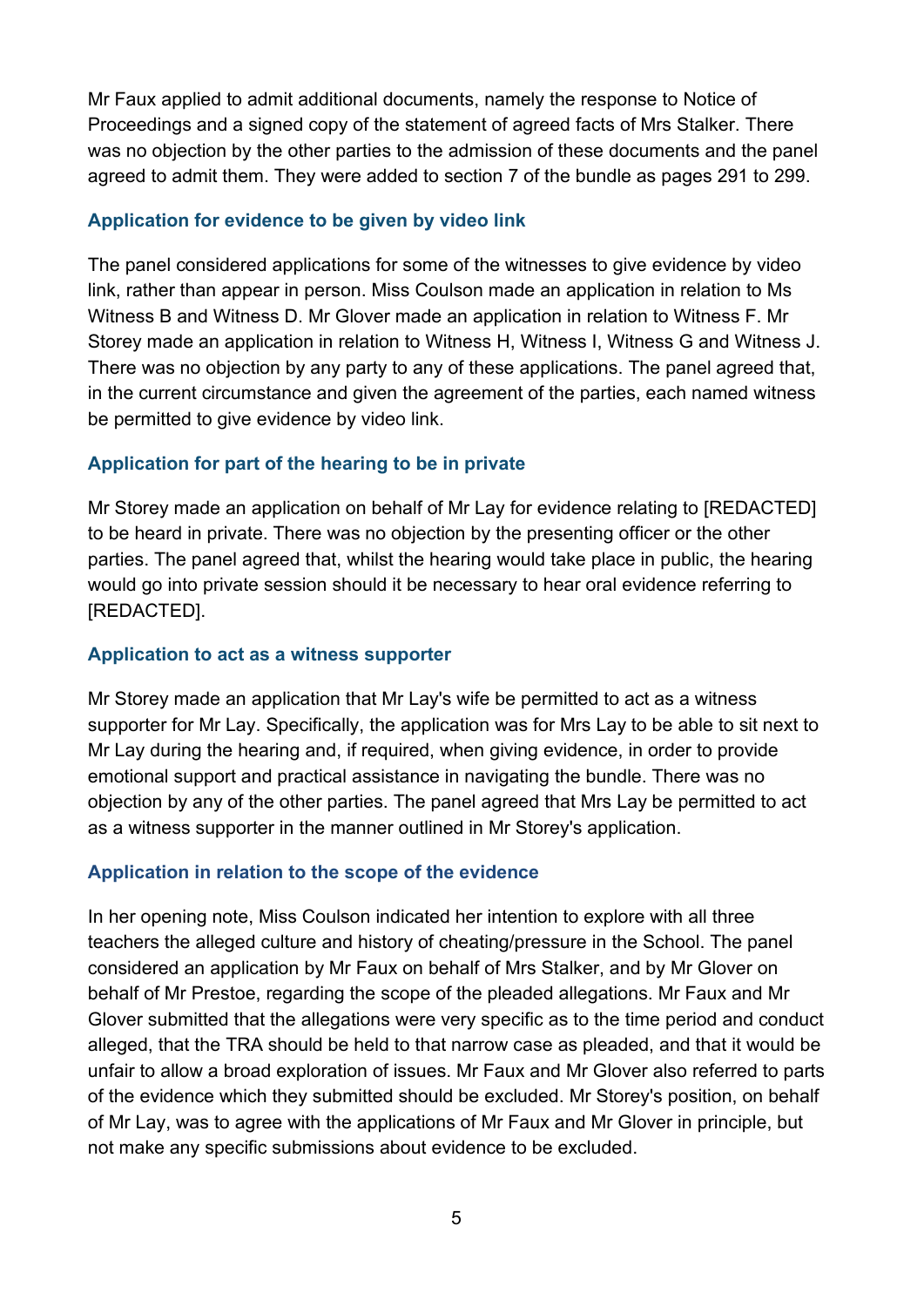After hearing the submissions, receiving legal advice and retiring to consider the matter, the chair announced the decision of the panel, as follows:

'The panel has considered an application by Mr Faux on behalf of Mrs Stalker, and Mr Glover on behalf of Mr Prestoe, regarding the scope of the pleaded allegations. Mr Faux and Mrs Stalker also referred to parts of the evidence that they say the panel should exclude which they submit goes beyond the scope of the allegations pleaded against Mrs Stalker and Mr Prestoe. Mr Storey's position on behalf of Mr Lay was to agree with the applications of Mr Faux and Mr Glover in principle, but not make any specific submissions about evidence to be excluded.

On behalf of the TRA, Miss Coulson submitted that evidence about the alleged culture of cheating and pressure within the school was relevant to the issue of culpability and was consistent with an investigative approach. The panel concluded that evidence concerning the alleged culture of examination malpractice and pressure felt by staff to participate in this alleged practice was of potential relevance to any assessment of culpability in relation to the pleaded allegations. The panel was clear that it would be wrong to make any findings of fact relating to alleged conduct beyond that specifically pleaded.

The panel took into consideration the submissions made by Mr Faux and Mr Glover about evidence that they said should be excluded from the bundle. Given the potential relevance of some of that evidence to establishing the wider culture of the leadership within the school, the panel determined that it would not exclude the evidence from the bundle at this stage, but would exercise extreme caution when making any factual determination against any individual teacher.'

# **Summary of evidence**

### **Documents**

In advance of the hearing, the panel received a bundle of documents which included:

Section 1: Case Management Hearing decisions and anonymised pupil list – pages 2 to 13

Section 2: Notices of Hearing and response – pages 15 to 23

Section 3: Teaching Regulation Agency witness statements – pages 25 to 118

Section 4: Teaching Regulation Agency documents – pages 120 to 542

Section 5: Mr Howard Lay documents – pages 2 to 211

Section 6: Mr Andrew Prestoe documents – pages 2 to 96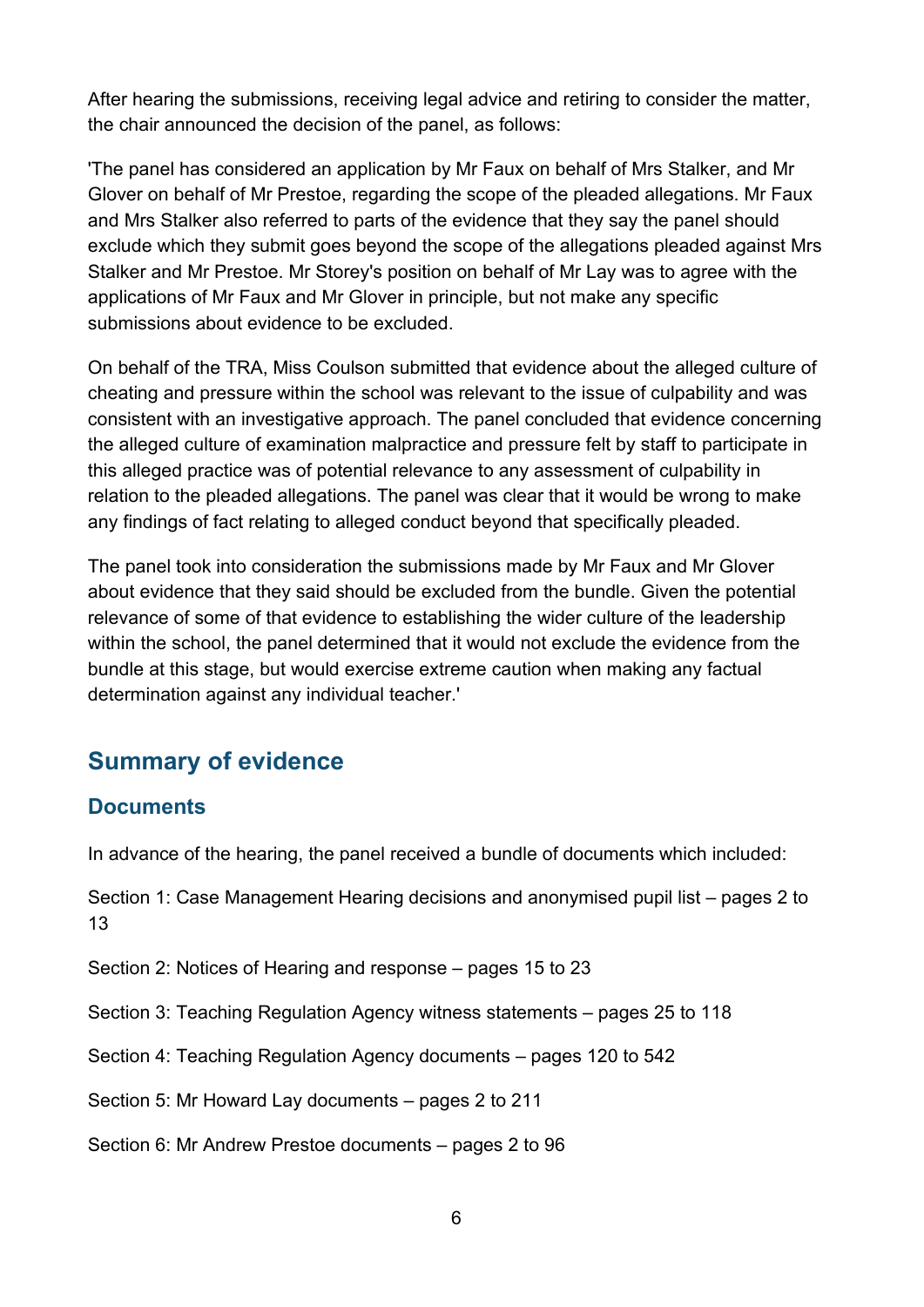The panel members confirmed that they had read all of the documents within the bundle in advance of the hearing and the additional documents that the panel decided to admit.

On Day 6 of the hearing, Mr Sameja made an application to admit an additional document consisting of a record of telephone calls between Mrs Stalker and her union representative dated 7 February 2021. This had been referred to in Mrs Stalker's oral evidence on Day 5 of the hearing. There was no objection by any of the parties and the panel agreed that this document should be added to section 7 of the bundle as page 301.

On Day 10 of the hearing, Mr Sameja made an application to admit an additional document consisting of a YouGov report entitled, 'Exploring the issue of off-rolling' dated 9 May 2019. There was no objection by any of the parties and the panel agreed that this document should be admitted.

## **Witnesses**

The panel heard oral evidence from:

- Witness A, [REDACTED];
- Witness B, [REDACTED]; (by video link);
- Witness C, [REDACTED];
- Witness D, [REDACTED]; (by video link);
- Witness E. [REDACTED]:
- Mr Andrew Prestoe;
- Witness F, [REDACTED]; (by video link);
- Mrs Pat Stalker;
- Mr Howard Lay;
- Witness G, [REDACTED]; (by audio link);
- Witness H, [REDACTED]; (by video link);
- Witness I, [REDACTED]; (by video link);
- Witness J, [REDACTED]; (by video link);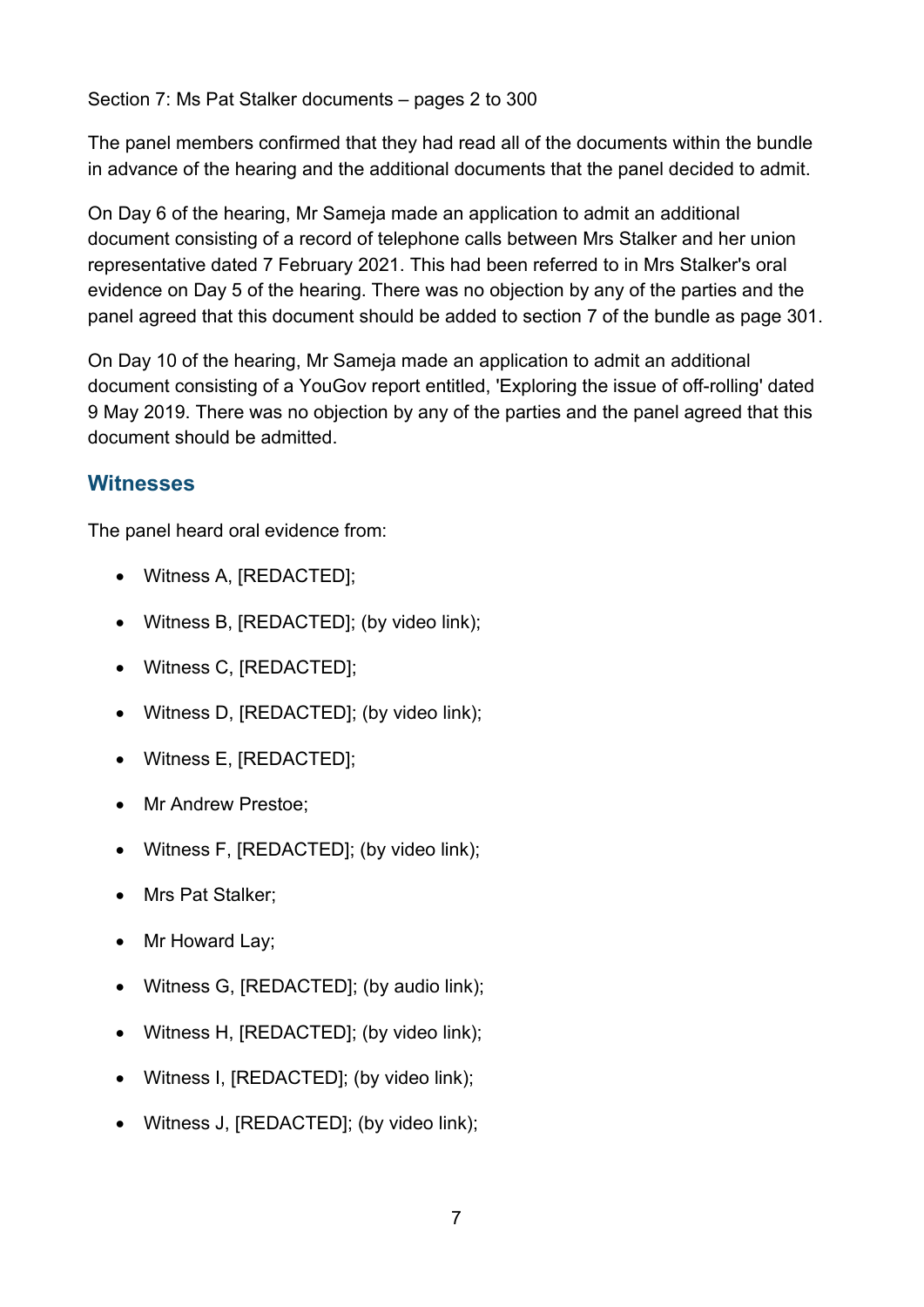## **Decision and reasons**

The panel carefully considered this case and reached decisions in relation to each teacher.

These allegations arise out of events that took place at the Samuel Ward Academy ('the School'), which was previously known as Samuel Ward Upper School. It converted to academy status in the academic year 2010-11, later becoming an integral part of the Samuel Ward Academy Trust ('the Trust'). In 2018 it was renamed the Unity Schools Partnership.

Mr Howard Lay was the head teacher of the School from 2000 until 2012. He became the Executive Head Teacher in 2012 and CEO of the Trust in 2013.

Mr Andrew Prestoe was a deputy head teacher of the School between 2010 and 2013, when he became Head of School. In 2016, he left to take the headship of another school within the Trust.

Mrs Pat Stalker was an assistant head teacher of the School between 2010 and 2016.

The School had been rated by Ofsted as outstanding in 2008 and again in 2012.

It was relevant to these proceedings that as CEO of the Trust, Mr Lay kept in close contact with the senior leadership of the School, including maintaining an office at the School.

In 2018, an internal investigation took place following a number of concerns raised by members of staff about examination malpractice in respect of coursework. The investigation confirmed a number of instances of exam malpractice and resulted in the exposure of the practice of 'off-rolling' at a senior level within the School. Also, during this investigation, some instances of safeguarding concerns were identified in relation to Mr Prestoe.

The panel was aware that the general term 'off-rolling' can be interpreted in different ways. For the purposes of these proceedings, off-rolling at the School was defined by the panel as the deliberate removal of some Year 11 pupils' names from the School's SIMS system immediately prior to the January census. The names of the removed pupils were re-entered onto the School roll very shortly after the census date. The purpose of this exercise was to ensure that a small percentage of pupils unlikely to achieve five GCSEs graded A to C were not included in the School's results data, thereby misrepresenting the School's GCSE performance.

In considering this case, the panel was very conscious that the allegations against each of the teachers referred to specified periods of time. The panel was presented with evidence of events pre-dating those periods of time. The panel was invited by the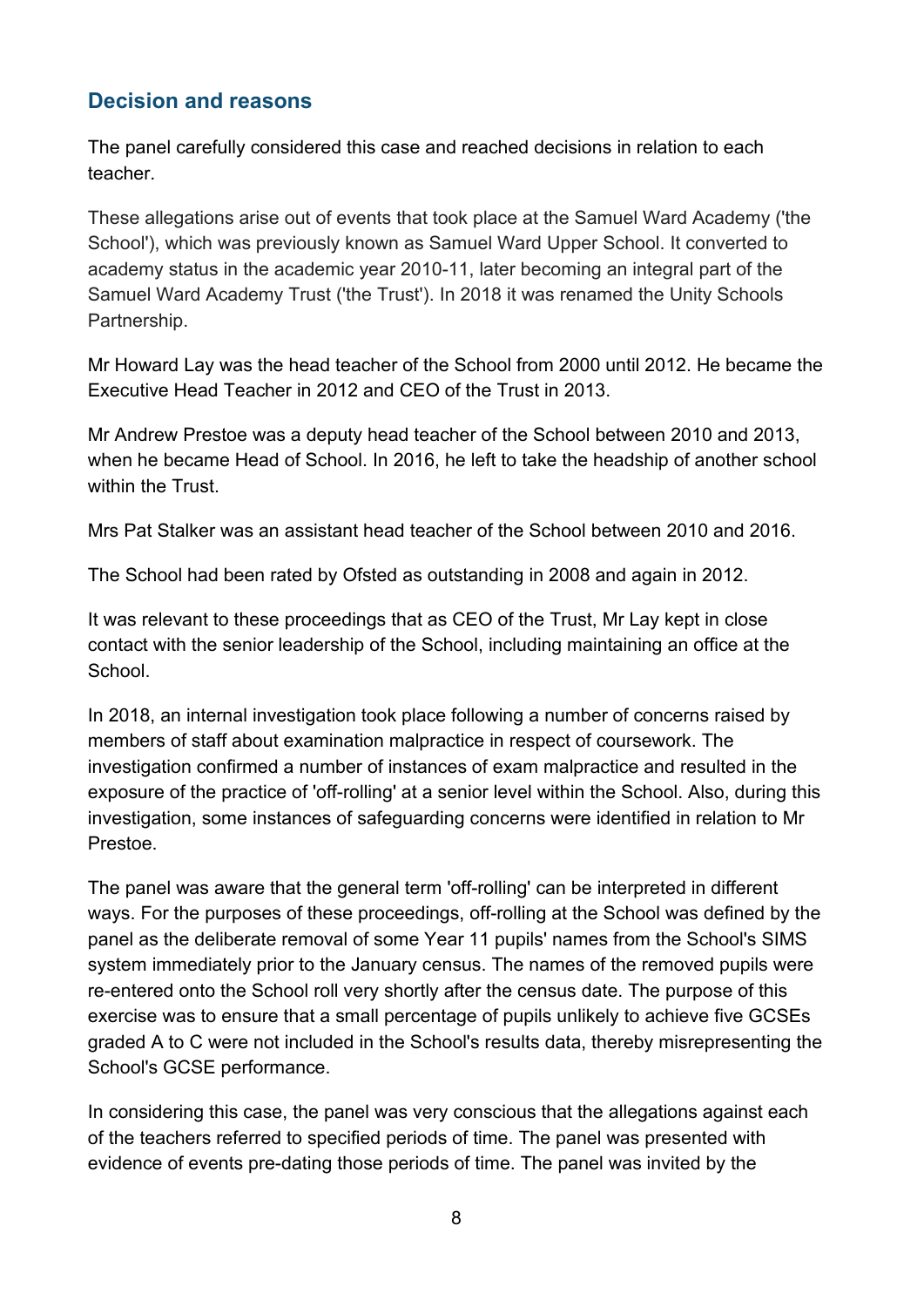presenting officer to consider that wider evidence of the culture within the School as being of potential relevance to the pleaded allegations. The panel understood that it would be wrong to make any findings of fact relating to alleged conduct beyond that specifically pleaded in the allegations. However, the panel considered that it was important to understand the background culture and practices within the School in order to make findings on culpability.

The panel accepted the legal advice provided.

The panel heard evidence from a number of former teachers and a current teacher at the School called by the TRA. On behalf of the teachers, the panel also heard evidence from the three teachers who are the subjects of these proceedings together with a number of former teachers of the School, a former School Improvement Partner and a head teacher of another school at which one of the teachers has been working.

## **Findings of fact**

**It was alleged that you are guilty of unacceptable professional conduct and/or conduct that may bring the profession into disrepute, in that whilst an Assistant Head from 2010 until May 2016, you:**

**1. Submitted or allowed or caused others to submit data in connection with the school's annual census in 2015 and 2016 that you knew or should have known to be incomplete and/or which failed to give a true picture of the school's performance.**

Mrs Stalker admitted allegation 1 and signed a statement of agreed facts.

Mrs Stalker said that, late in 2010, she was aware that the process of off-rolling within the School, but was not involved herself in off-rolling during the academic year 2010-2011. In 2011-2012, Mrs Stalker said that she may have been involved in the process of off-rolling to the extent that she engaged in discussions as to the behaviour and likely attainment of pupils in her house group, but was not present when pupils were selected or taken off the roll. Mrs Stalker also admitted that, in 2012-2013, she regularly provided information as to the behaviour and likely attainment of pupils.

Mrs Stalker admitted that, in the academic years 2014-2015 and 2015-2016, she was actively involved in the discussion and selection of pupils to remove from the roll, based on her opinion and that of colleagues as to pupil behaviour and attainment. Mrs Stalker admitted that she was part of a meeting to discuss this in 2015, that everyone in the meeting understood the off-rolling process and that nobody required an explanation of how or why this was to be done.

Mrs Stalker said that she had not personally removed any pupil names from the register and that she did not know how to do this. However, she admitted that she was asked to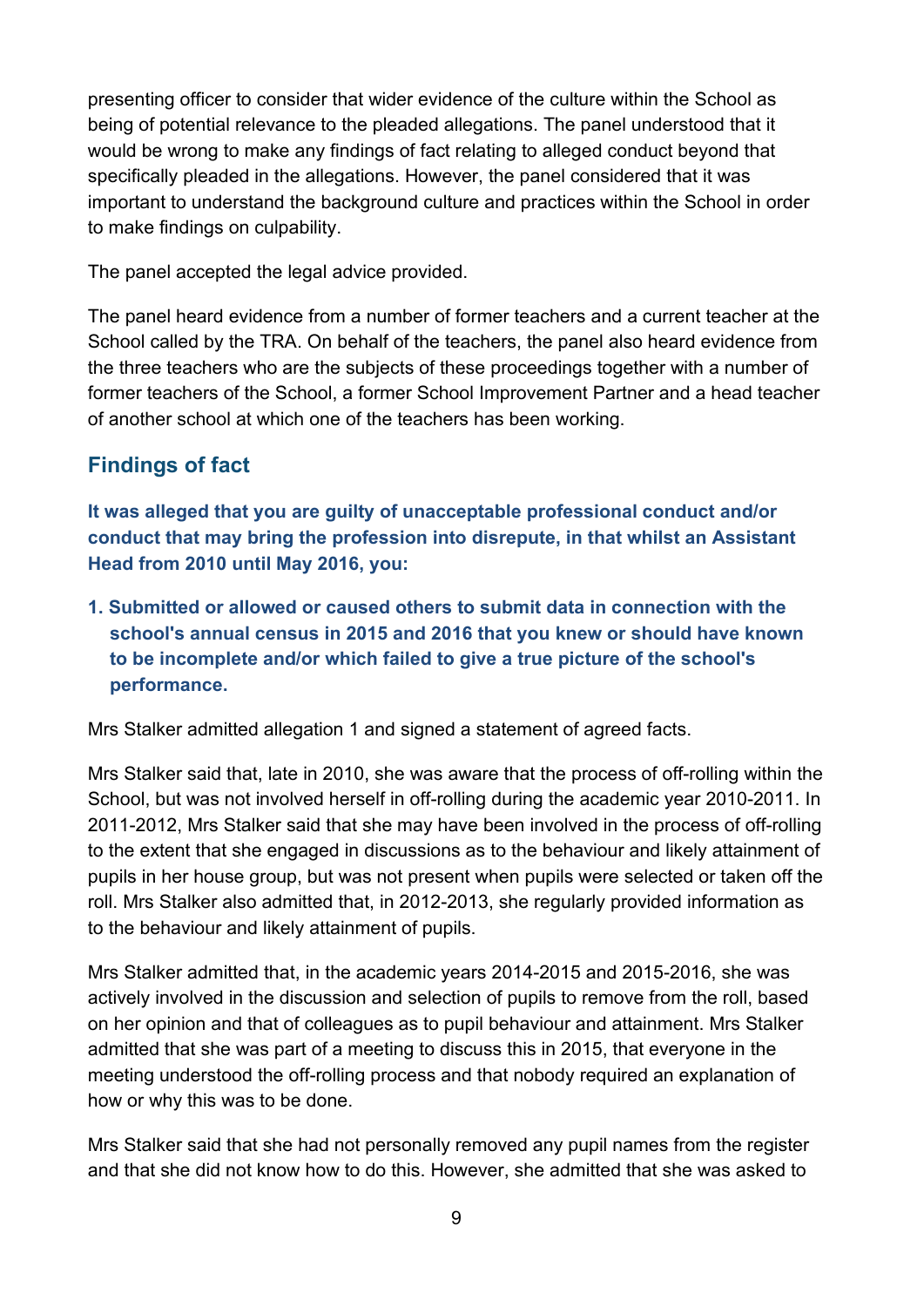sit with the [REDACTED], Individual B, as pupil names were removed from the roll. She recalled that Individual B stated that she had been doing this for years.

Mrs Stalker admitted that, as a consequence of her involvement in discussions regarding the off-rolling of pupils, she allowed or caused others to submit data in connection with the School's annual census in 2015 and 2016 that she knew was incomplete and did not give a true picture of the School's performance.

The panel found allegation 1 proved.

- **2. Caused, allowed and/or failed to report exam malpractice after you became aware of it in connection with pupils' assessed work from 2012 - 2016, specifically in relation to:**
	- **a. Science coursework completed in the academic year 2015 – 2016 for which she received a 3 year ban from carrying out high level control AQA coursework in December 2016.**

Mrs Stalker admitted allegation 2a and signed a statement of agreed facts.

Mrs Stalker admitted that, in December 2016, the examination board, AQA, imposed a suspension on her involvement in AQA's examinations, lasting until the summer of 2019. The letter confirming her suspension stated:

*'During this period Mrs Stalker must have no involvement with any aspect of AQA's examinations or assessments. She may not come into contact with any of AQA's secure materials, materials within e-AQA, nor invigilate examinations, nor authenticate controlled assessment or coursework, nor may marks for such work be submitted by Mrs Stalker be submitted to AQA as part of any formal assessment…For this period, Mrs Stalker is also ineligible to hold any examining/moderating, training or advisory role with AQA.'*

Mrs Stalker admitted that the allegation of malpractice investigated by AQA was one of *'improper assistance – assisting candidates in the production of controlled assessments beyond the extent permitted by the regulations; failure to complete the controlled assessments in line with the specified AQA/JCQ regulations and breach of security – failure to keep live confidential controlled assessment material secure.'*

Mrs Stalker admitted the following in relation to the Science coursework malpractice allegation.

a. A few days prior to the deadline for submission of the Science coursework in 2016, it became known to the department that a number of pupils had performed badly in the coursework or had not completed it at all.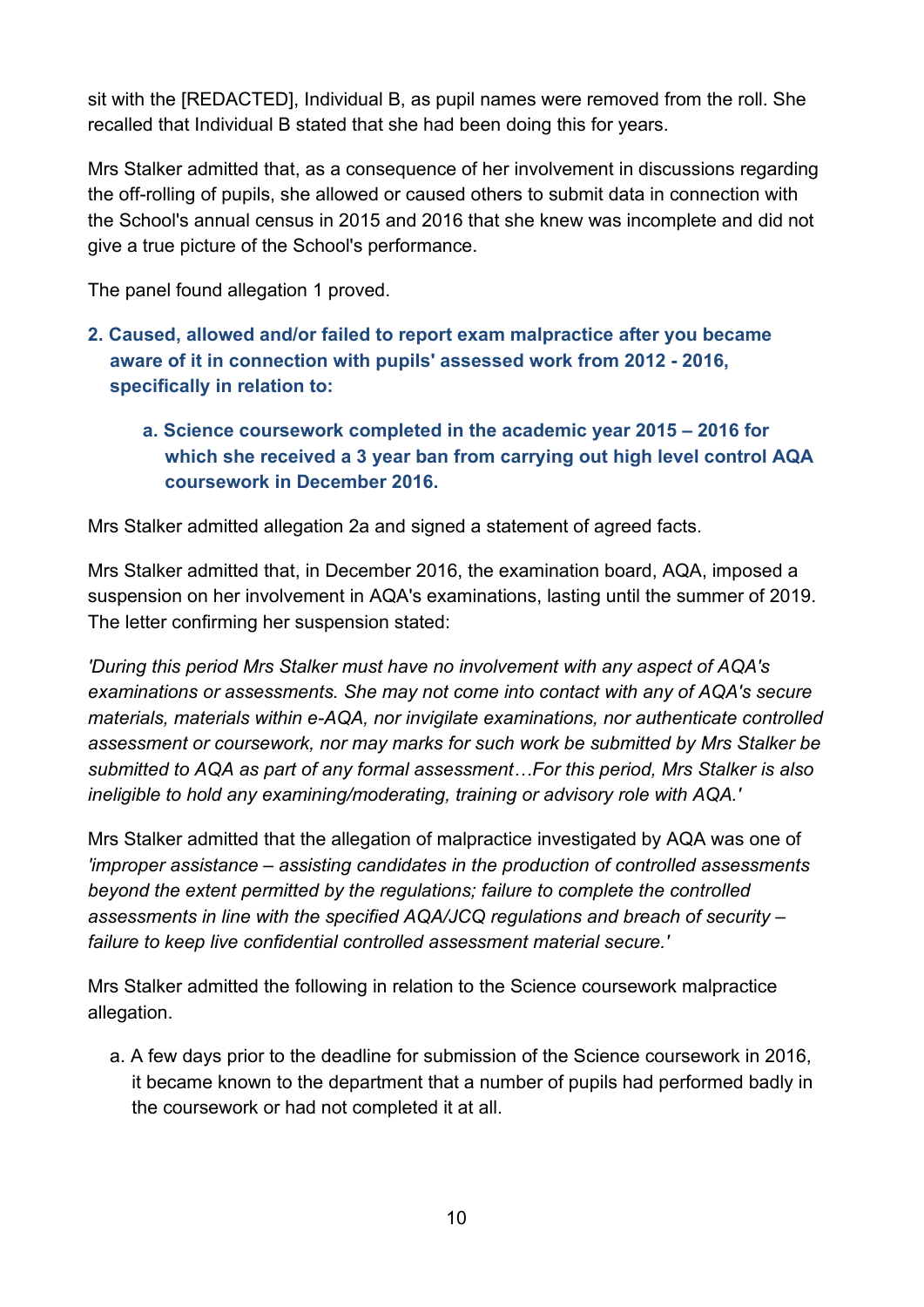- b. Those pupils were then required to attend the science room on 4 May 2016 to complete their new coursework. Mrs Stalker was responsible for this session and how the controlled coursework assessment was then completed.
- c. The number of pupils that attended to complete their coursework was approximately one classroom's worth. It would have been appropriate for Mrs Stalker to halt the process and arrange for the School to notify AQA of the situation.
- d. Mrs Stalker allowed the pupils not to complete the practical elements of the coursework, despite this being an essential element of the coursework. The practical element had to be completed before the pupil completed 'Paper 2'. Mrs Stalker admitted providing the pupils with the data that they needed for the coursework. The pupils should have obtained the data themselves from completion of the practical of the coursework.
- e. Mrs Stalker supervised and marked the controlled assessment papers and had been fully aware that the practical element had not been completed. Section 1 of the ISA paper was required to be conducted under high control conditions. The JCQ Instructions for conducting controlled assessments document stated that under high control conditions, '*the centre must ensure that all candidates are within direct sight of the supervisor throughout the session(s); candidates complete their work independently; interaction with other candidates does not occur and no assistance of any sort is provided.'* The AQA specification for GCSE Science A stated that, *'a candidate is only allowed to have one attempt at each ISA and ISAs that are currently valid must not be given back to candidates.'*
- f. The Science department failed to ensure completed pupils' coursework was promptly collected in and safely stored away, prior to being sent off. Instead, the completed coursework was left in the room where the additional pupils attended to complete their coursework on 4 May 2016 and could, therefore, have been accessible to those additional pupils. This was contrary to the JCQ instructions for conducting controlled assessments which stated, *'secure storage is defined as a securely locked cabinet or cupboard'* and *'secure storage is required from the point at which candidates embark on producing work for assessment. All work that will be submitted for assessment must always be collected at the end of each session and stored securely between sessions'.* The AQA GCSE Science Guidance on controlled assessments stated that ISA papers '*should be treated in the same way as for any external exam paper and kept under strictly secure positions.'*

In her oral evidence, Mrs Stalker asserted that she was not aware of a culture of cheating in the School and that she had never encouraged anyone to cheat or cheated herself prior to 4 May 2016. She said that it had been agreed that the pupils should not do the coursework on the same day as the English exam as this would be detrimental to the pupils. Mrs Stalker said that she was the only Science Teacher free the following day and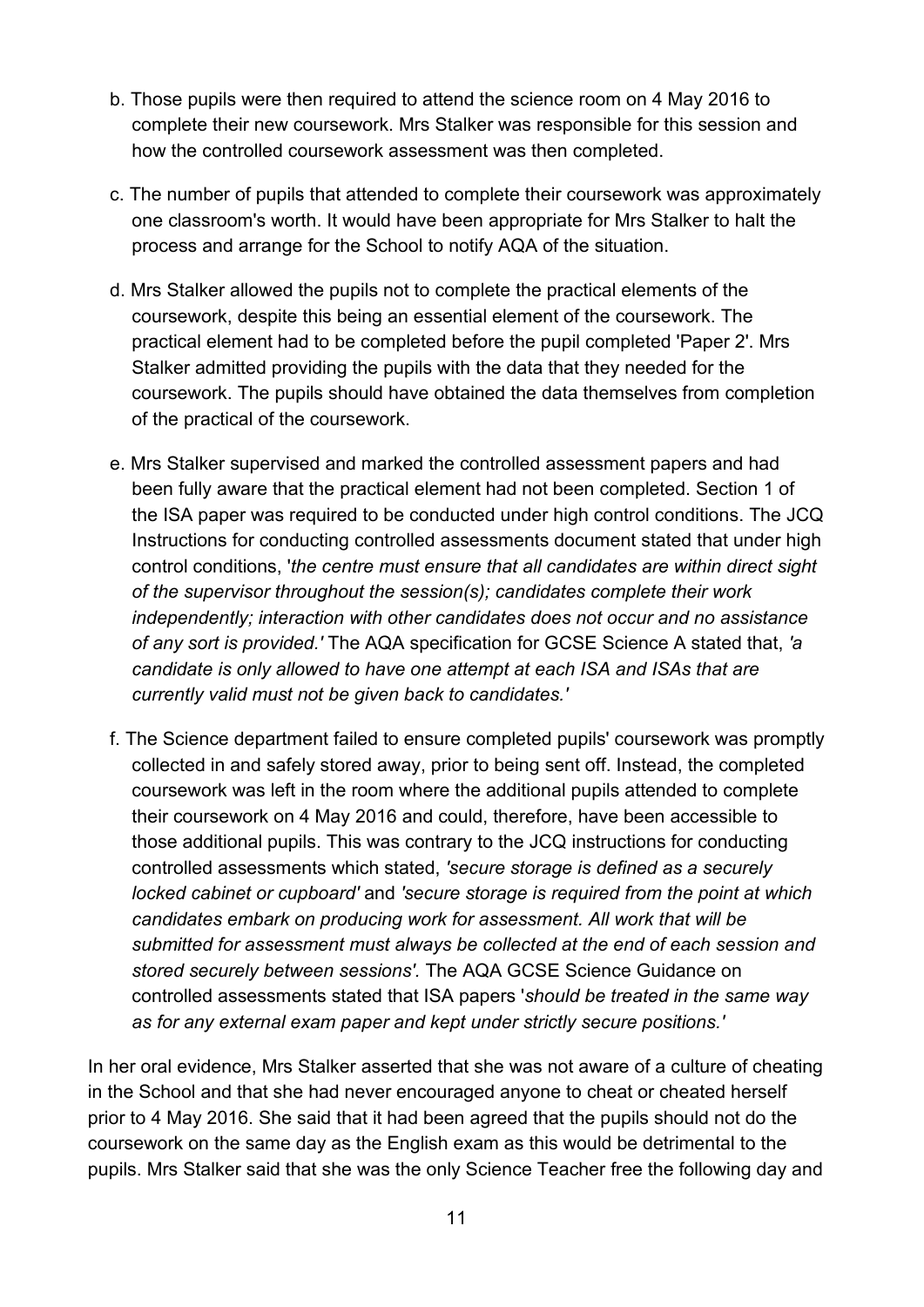so she agreed to conduct the coursework. Once the pupils started to arrive, she realised that there were many more pupils than expected. She said that she realised it would have been impossible to do the practical element within the time constraints and with the number of pupils present. She did not wish the pupils to end up with no marks at all. She said that her '*heart took over her head'* and asserted her motivation in not following the guidelines was the pupils' interests rather than the School's.

The panel found allegation 2a proved.

#### **3. The facts as may be found proven at allegations 1 and 2 above amount to dishonesty and/or a lack of integrity.**

Mrs Stalker admitted that her actions in allegation 1 and 2 were dishonest and lacked integrity.

As to her conduct in allegation 1, Mrs Stalker admitted that she knew the process was wrong and that it should not be occurring. She appreciated that this was a way of manipulating the School's performance data by wrongly removing pupils' names from the census.

As to her conduct in allegation 2a, Mrs Stalker was aware at the time that her actions were in breach of the AQA/JCQ regulations.

The panel was satisfied that Mrs Stalker's conduct in allegations 1 and 2a was dishonest by the standards of ordinary decent people.

The panel was also satisfied that her conduct in allegations 1 and 2 was a breach of the ethical standards of the teaching profession and, therefore, lacked integrity.

The panel found allegation 3 proved.

## **Findings as to unacceptable professional conduct and/or conduct that may bring the profession into disrepute**

Having found allegations 1, 2 and 3 proved, the panel went on to consider whether the facts of those proven allegations amounted to unacceptable professional conduct and/or conduct that may bring the profession into disrepute.

Mrs Stalker admitted that her actions amounted to unacceptable professional conduct and conduct that may bring the profession into disrepute. The panel took these admissions into account, but made its own determinations.

In doing so, the panel had regard to the document Teacher Misconduct: The Prohibition of Teachers, which is referred to as 'the Advice'.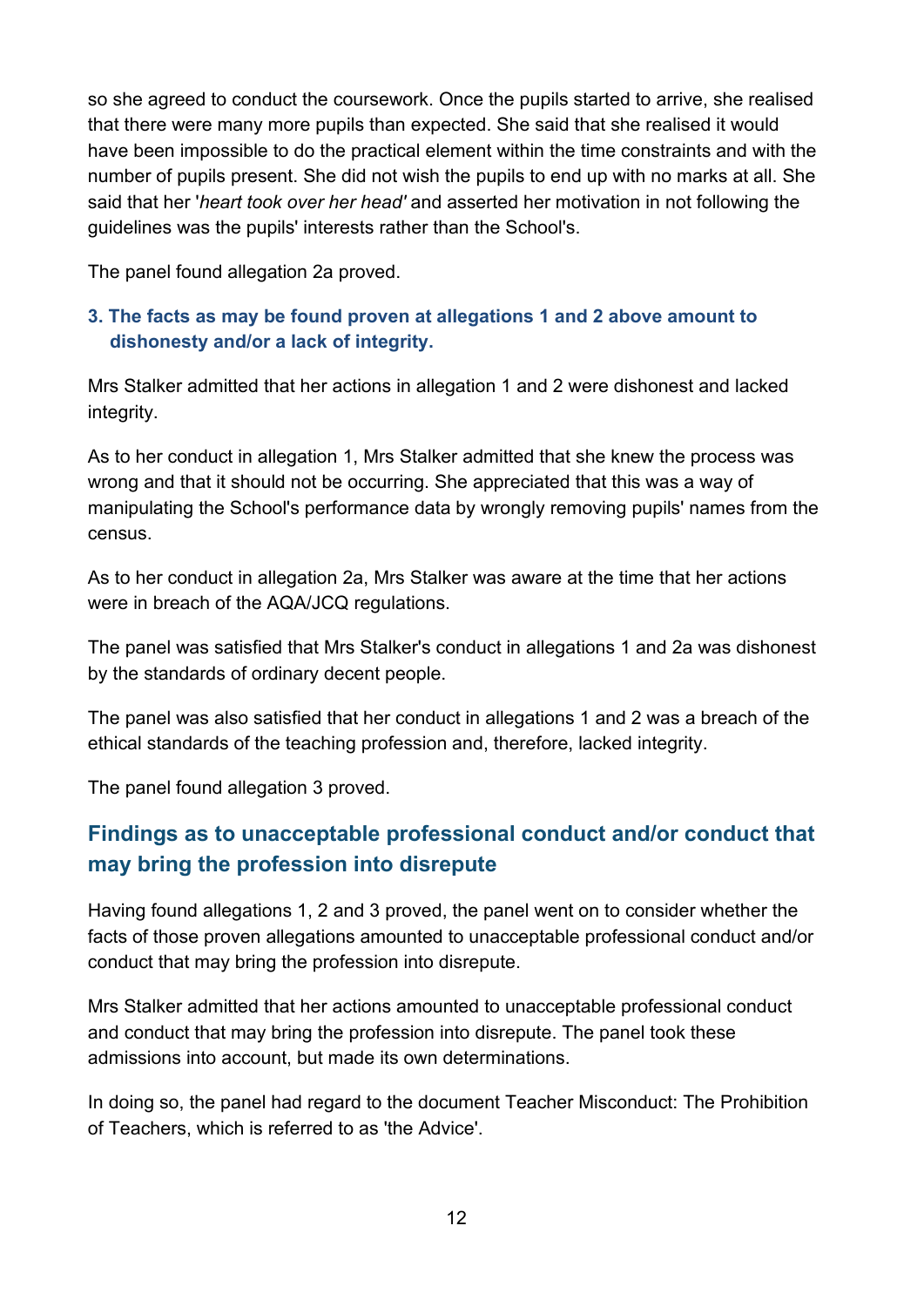The panel was satisfied that the conduct of Mrs Stalker, in relation to the facts found proved, involved breaches of the Teachers' Standards. The panel considered that, by reference to Part 2, Mrs Stalker was in breach of the following standards:

- **Teachers uphold public trust in the profession and maintain high standards of** ethics and behaviour, within and outside school;
- **Teachers must have proper and professional regard for the ethos, policies and** practices of the school in which they teach…;
- Teachers must have an understanding of, and always act within, the statutory frameworks which set out their professional duties and responsibilities.

The panel also considered whether Mrs Stalker's conduct displayed behaviours associated with any of the offences listed on pages 10 and 11 of the Advice. The panel found that none of these offences was relevant.

The panel was satisfied that the conduct of Mrs Stalker amounted to misconduct of a serious nature which fell significantly short of the standards expected of the profession.

Accordingly, the panel was satisfied that Mrs Stalker was guilty of unacceptable professional conduct.

As to conduct that may bring the profession into disrepute, the panel took into account the way the teaching profession is viewed by others and considered the influence that teachers may have on pupils, parents and others in the community. The panel also took account of the uniquely influential role that teachers can hold in pupils' lives and the fact that pupils must be able to view teachers as role models in the way that they behave.

The findings of misconduct are serious, and the conduct displayed would be likely to have a negative impact on the individual's status as a teacher, potentially damaging the public perception.

The panel therefore found that Mrs Stalker's actions constituted conduct that may bring the profession into disrepute.

# **Panel's recommendation to the Secretary of State**

Given the panel's findings in respect of unacceptable professional conduct and conduct that may bring the profession into disrepute, it was necessary for the panel to go on to consider whether it would be appropriate to recommend the imposition of a prohibition order by the Secretary of State.

In considering whether to recommend to the Secretary of State that a prohibition order should be made, the panel had to consider whether it would be an appropriate and proportionate measure, and whether it would be in the public interest to do so. Prohibition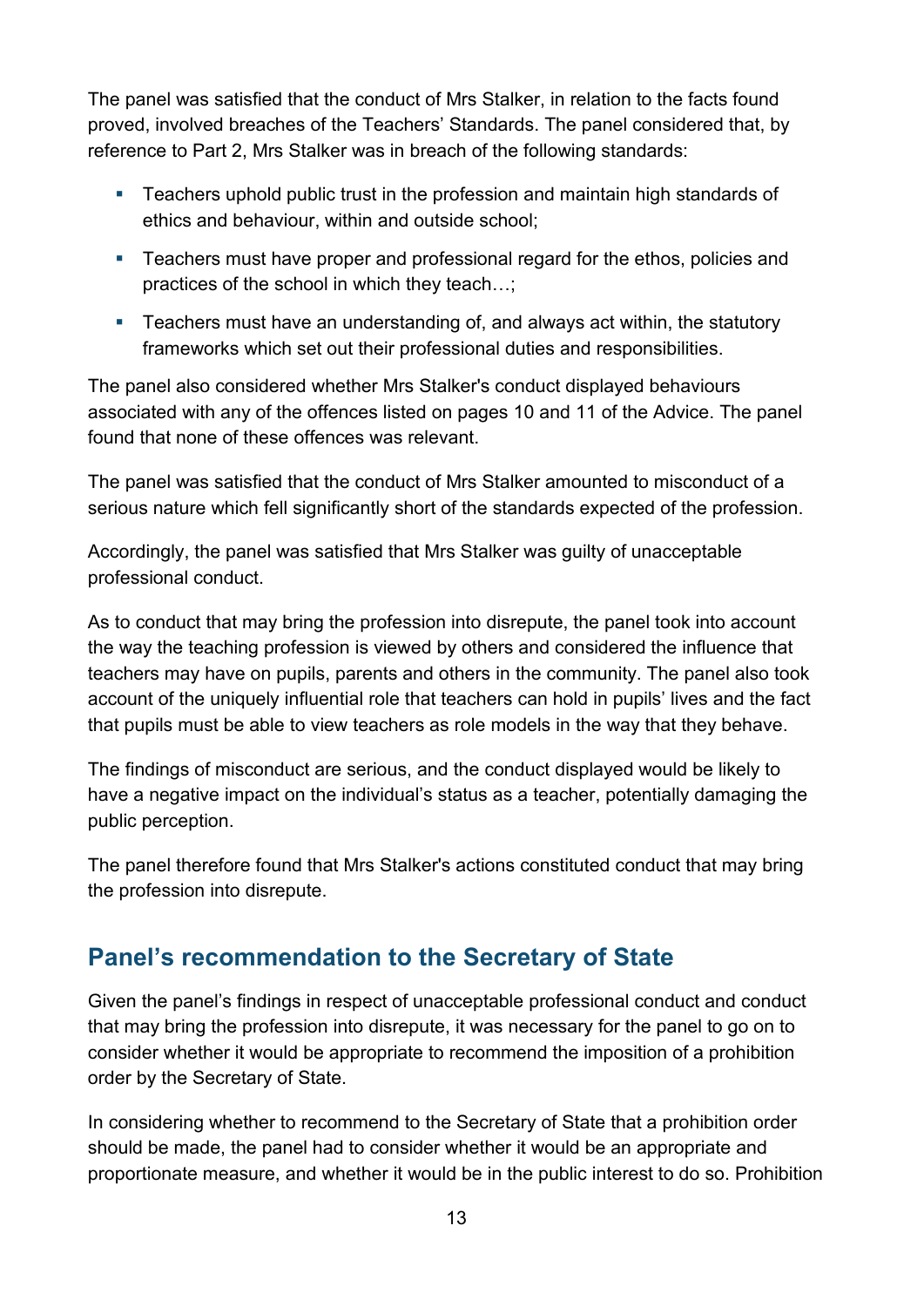orders should not be given in order to be punitive, or to show that blame has been apportioned, although they are likely to have punitive effect.

The panel had regard to the particular public interest considerations set out in the Advice and, having done so, found a number of them to be relevant in this case, namely the maintenance of public confidence in the profession, declaring and upholding proper standards of conduct, and the interest of retaining Mrs Stalker in the profession.

In the light of the panel's findings against Mrs Stalker, which involved findings of dishonesty and lack of integrity relating to participating in the off-rolling of pupils and one instance of examination malpractice, there was a strong public interest consideration in the maintenance of public confidence in the profession and declaring and upholding proper standards of conduct, which had to be balanced with the public interest in retaining the teacher in the profession.

The panel considered that public confidence in the profession could be seriously weakened if conduct such as that found against Mrs Stalker were not treated with the utmost seriousness when regulating the conduct of the profession.

The panel was of the view that a strong public interest consideration in declaring proper standards of conduct in the profession was also present as the conduct found against Mrs Stalker was outside that which could reasonably be tolerated.

The panel decided that there was a strong public interest consideration in retaining the teacher in the profession, since no doubt had been cast upon her abilities as an educator and she is able to make a valuable contribution to the profession.

In view of the clear public interest considerations that were present, the panel considered carefully whether or not it would be proportionate to impose a prohibition order, taking into account the effect that this would have on Mrs Stalker.

In carrying out the balancing exercise, the panel had regard to the public interest considerations both in favour of, and against, prohibition as well as the interests of Mrs Stalker. The panel took further account of the Advice, which suggests that a prohibition order may be appropriate if certain behaviours of a teacher have been proved. In the list of such behaviours, those that were relevant in this case were:

- serious departure from the personal and professional conduct elements of the Teachers' Standards;
- **dishonesty especially where it has been repeated;**

It was clear to the panel that the practice of off-rolling that occurred in this case was wholly unacceptable. Part of the School's reputation was founded on the outstanding ratings that the School had achieved and had maintained. The panel believed that a school's continued outstanding status ought to be based on accurate and honest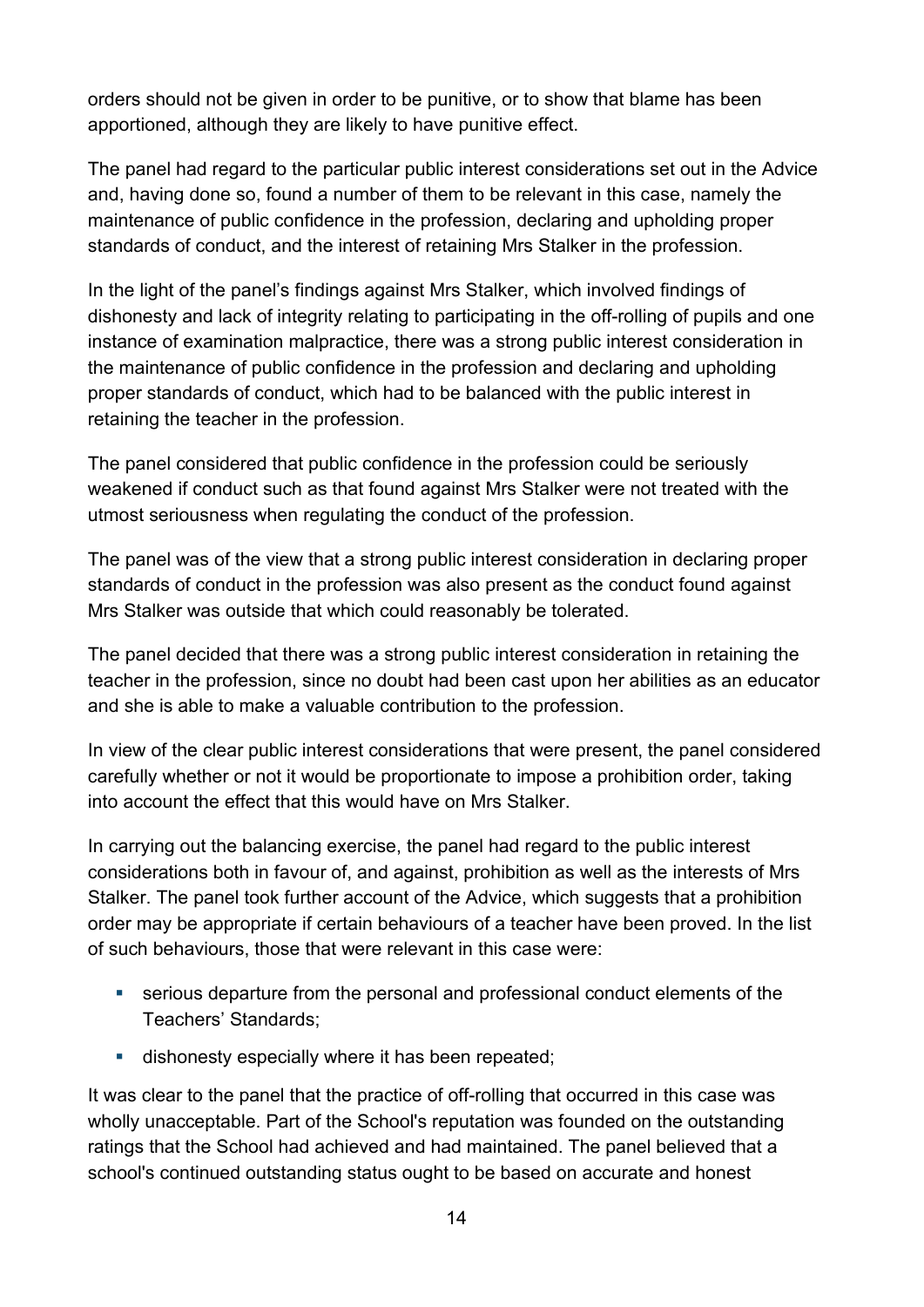attainment data. Off-rolling as practised by the school in this case called into question the overall validity of the School's reputation.

Even though some of the behaviour found proved in this case indicated that a prohibition order would be appropriate, the panel went on to consider the mitigating factors. Mitigating factors may indicate that a prohibition order would not be appropriate or proportionate.

As to her involvement in the off-rolling of pupils in 2015 and 2016, the panel was satisfied that Mrs Stalker was not the architect of the practice and that she refused to participate in extending the practice to another school within the Trust.

With regard to the exam malpractice in May 2016, the panel accepted Mrs Stalker's account that this was an isolated event. The panel noted that in December 2016, the examination board, AQA, imposed a suspension on her involvement in AQA's examinations, lasting until the summer of 2019.

Mrs Stalker did have a previously good history.

The panel considered a number of written testimonials in support of Mrs Stalker. One of these, from Individual I, who worked at the Samuel Ward Academy [REDACTED], initially as a [REDACTED], then subsequently as [REDACTED] said:

*'I have known Pat since 2004. Pat and I [REDACTED] at Samuel Ward Academy. I eventually went on to become an [REDACTED]. In the time I spent working with Pat, I observed her dedication and genuine passion for science and teaching on a daily basis. Her primary motivation was wanting only the best for each and every student. Pat has a natural talent for explaining a subject and guiding even the most difficult students not only to understand, but also to retain, what she was teaching.*'

Another testimonial, from Individual J, who worked with Mrs Stalker between 2008 and 2016, said:

*'Pat was always delighted with the efforts of her students, I remember sitting in her office looking through some of the homework her students had produced, she was so excited by the efforts it was a pleasure to witness. Her passion for learning was infectious, she saw no boundaries and always encouraged students and staff she managed. She understood fear of learning and built confidence in the abilities of others no matter what that ability was. I know Pat has so much to offer the teaching profession. Apart from her incredible subject knowledge she has such a passion for the genuine success of young people whatever that is. I have witnessed her receiving knowledge of a student who had left the school in difficult family circumstances but had managed to get his life on track; that for Pat was a success story*.'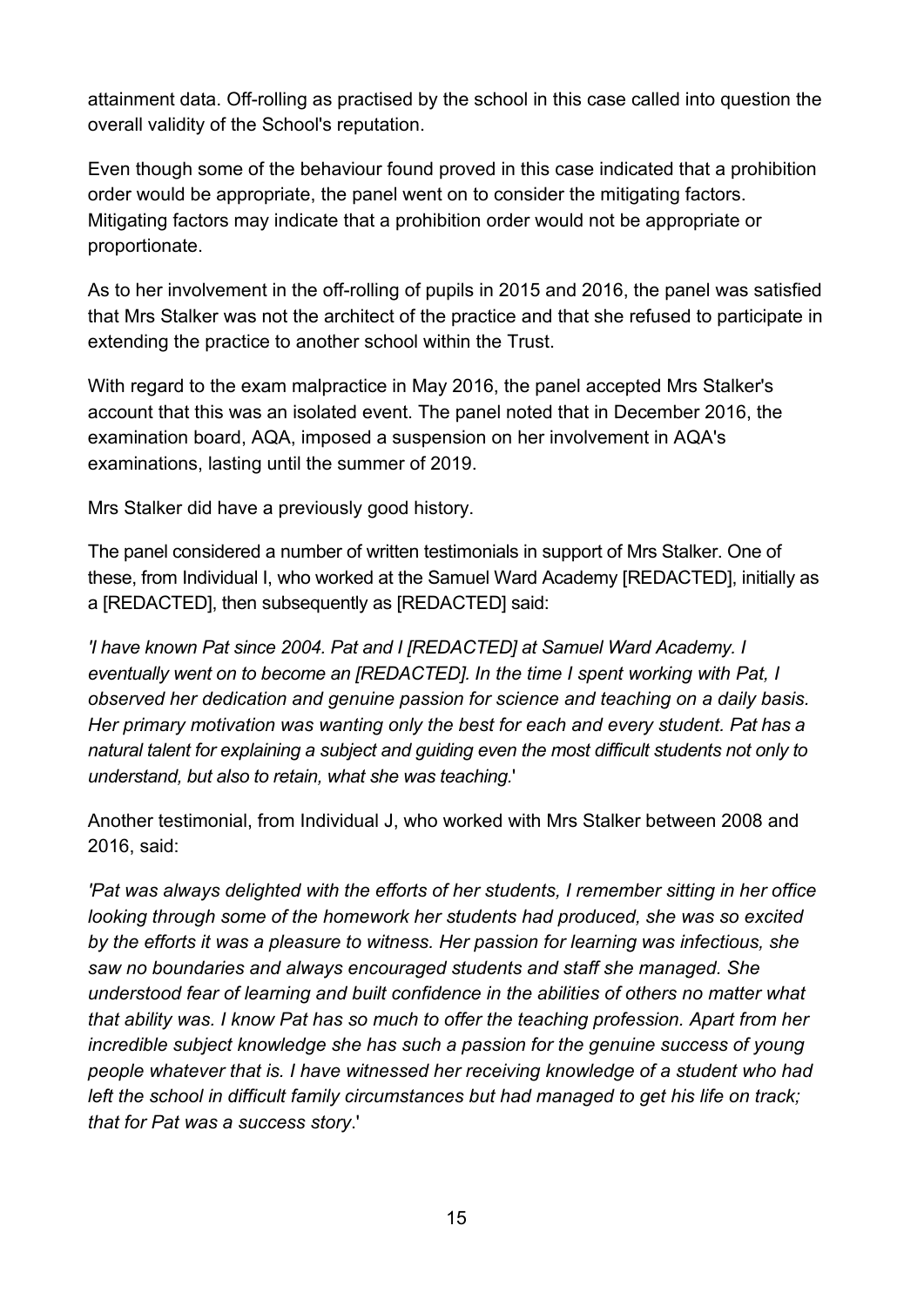The panel heard that, during a review of the School's science department, Mrs Stalker was described as the only outstanding teacher in the department.

In the view of the panel, Mrs Stalker demonstrated considerable insight into her failures and displayed remorse. She said that, after resigning from the School in April 2018, she had found life very difficult and did not go out for months. Apart from doing voluntary work at the local hospital and for the RSPCA, she had not worked, but would like the opportunity to return to education. Mrs Stalker admitted all the allegations found proved against her at the earliest opportunity and has co-operated with the TRA throughout these proceedings.

It was submitted on behalf of Mrs Stalker that the misconduct that has been found proved in his case occurred between five and eight years ago and she was referred to the TRA in May 2018. The case was first listed for hearing in July 2019. In accordance with the judgment in Selvarajan v GMC [2008] EWHC 182, the panel accepted that the longer the threat of prohibition order is hanging over a teacher's head the more severe such a sanction will be. Although this was not a decisive consideration, it was a factor that the panel took into account when assessing proportionality.

The panel considered whether it would be proportionate to conclude this case with no recommendation of prohibition, considering whether the publication of the findings made by the panel would be sufficient.

The panel was of the view that, applying the standard of the ordinary intelligent citizen, the recommendation of no prohibition order would be both a proportionate and an appropriate response. Having considered the mitigating factors that were present, the panel determined that a recommendation for a prohibition order would not be appropriate in this case. The panel considered that the publication of the adverse findings it had made was sufficient to send an appropriate message to the teacher as to the standards of behaviour that are not acceptable, and the publication would meet the public interest requirement of declaring proper standards of the profession.

# **Decision and reasons on behalf of the Secretary of State**

I have given very careful consideration to this case and to the recommendation of the panel in respect of sanction.

In considering this case, I have also given very careful attention to the Advice that the Secretary of State has published concerning the prohibition of teachers.

In this case, the panel has found all of the allegations proven and found that those proven facts amount to unacceptable professional conduct and conduct that may bring the profession into disrepute.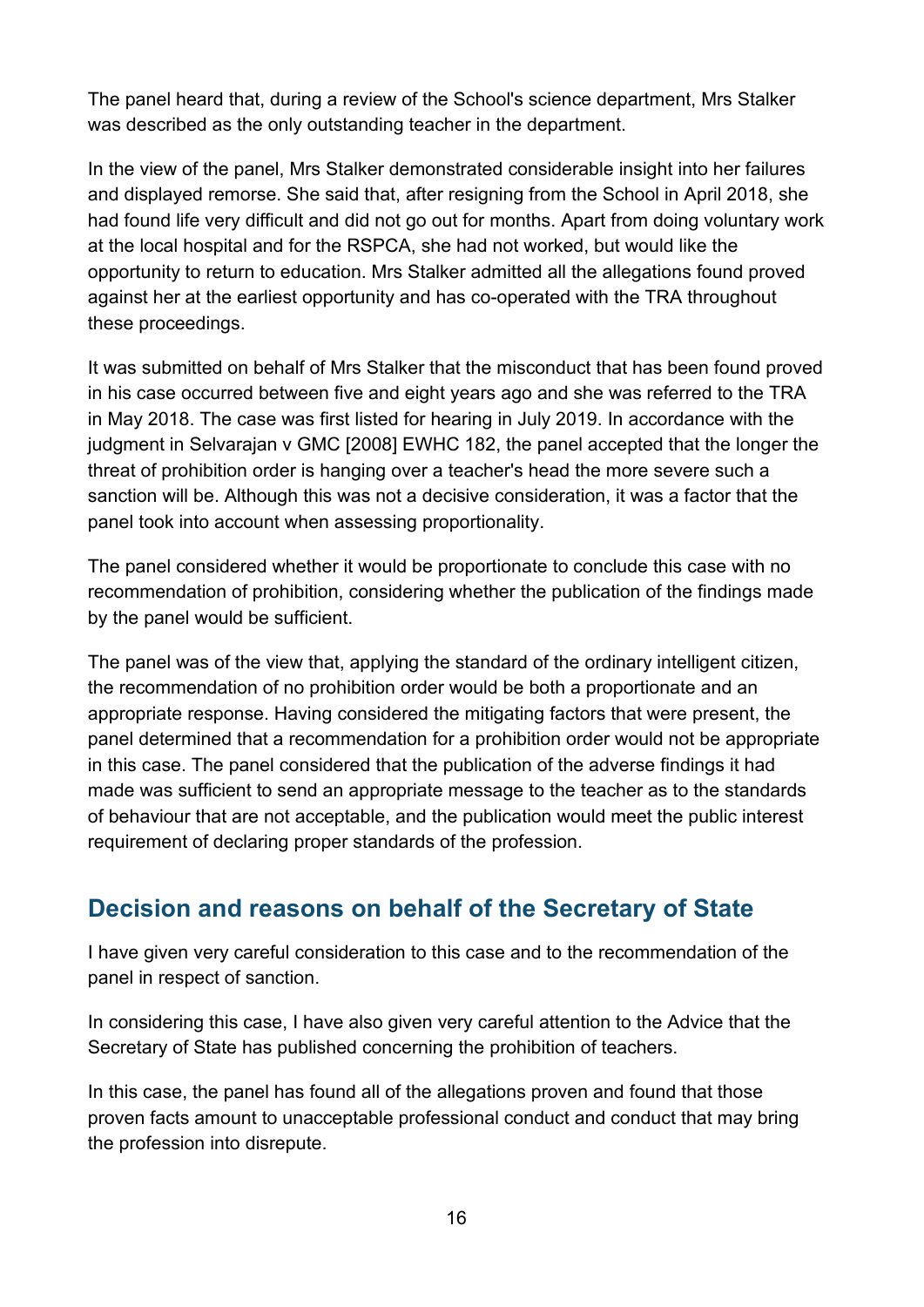The panel has recommended that the findings of unacceptable professional conduct and conduct likely to bring the profession into disrepute should be published and that such an action is proportionate and in the public interest.

In particular, the panel has found that Mrs Stalker is in breach of the following standards:

- Teachers uphold public trust in the profession and maintain high standards of ethics and behaviour, within and outside school;
- **Teachers must have proper and professional regard for the ethos, policies and** practices of the school in which they teach…;
- **Teachers must have an understanding of, and always act within, the statutory** frameworks which set out their professional duties and responsibilities.

I have to determine whether the imposition of a prohibition order is proportionate and in the public interest. In considering that for this case, I have considered the overall aim of a prohibition order which is to protect pupils and to maintain public confidence in the profession. I have considered the extent to which a prohibition order in this case would achieve that aim taking into account the impact that it will have on the individual teacher. I have also asked myself, whether a less intrusive measure, such as the published finding of unacceptable professional conduct and conduct that may bring the profession into disrepute, would itself be sufficient to achieve the overall aim. I have to consider whether the consequences of such a publication are themselves sufficient. I have considered therefore whether or not prohibiting Mrs Stalker, and the impact that will have on her, is proportionate and in the public interest.

In this case, I have considered the extent to which a prohibition order would protect children. The panel has observed that the behaviour found, "involved findings of dishonesty and lack of integrity relating to participating in the off-rolling of pupils and one instance of examination malpractice. A prohibition order would therefore prevent the risk of repetition in the future. I have also taken into account the panel's comments on insight and remorse, which the panel sets out as follows, "Mrs Stalker demonstrated considerable insight into her failures and displayed remorse". I have given this element considerable weight in reaching my decision.

I have gone on to consider the extent to which a prohibition order would maintain public confidence in the profession. The panel observe, "The findings of misconduct are serious, and the conduct displayed would be likely to have a negative impact on the individual's status as a teacher, potentially damaging the public perception."

I have had to consider that the public has a high expectation of professional standards of all teachers and that the public might regard a failure to impose a prohibition order as a failure to uphold those high standards. In weighing these considerations, I have had to